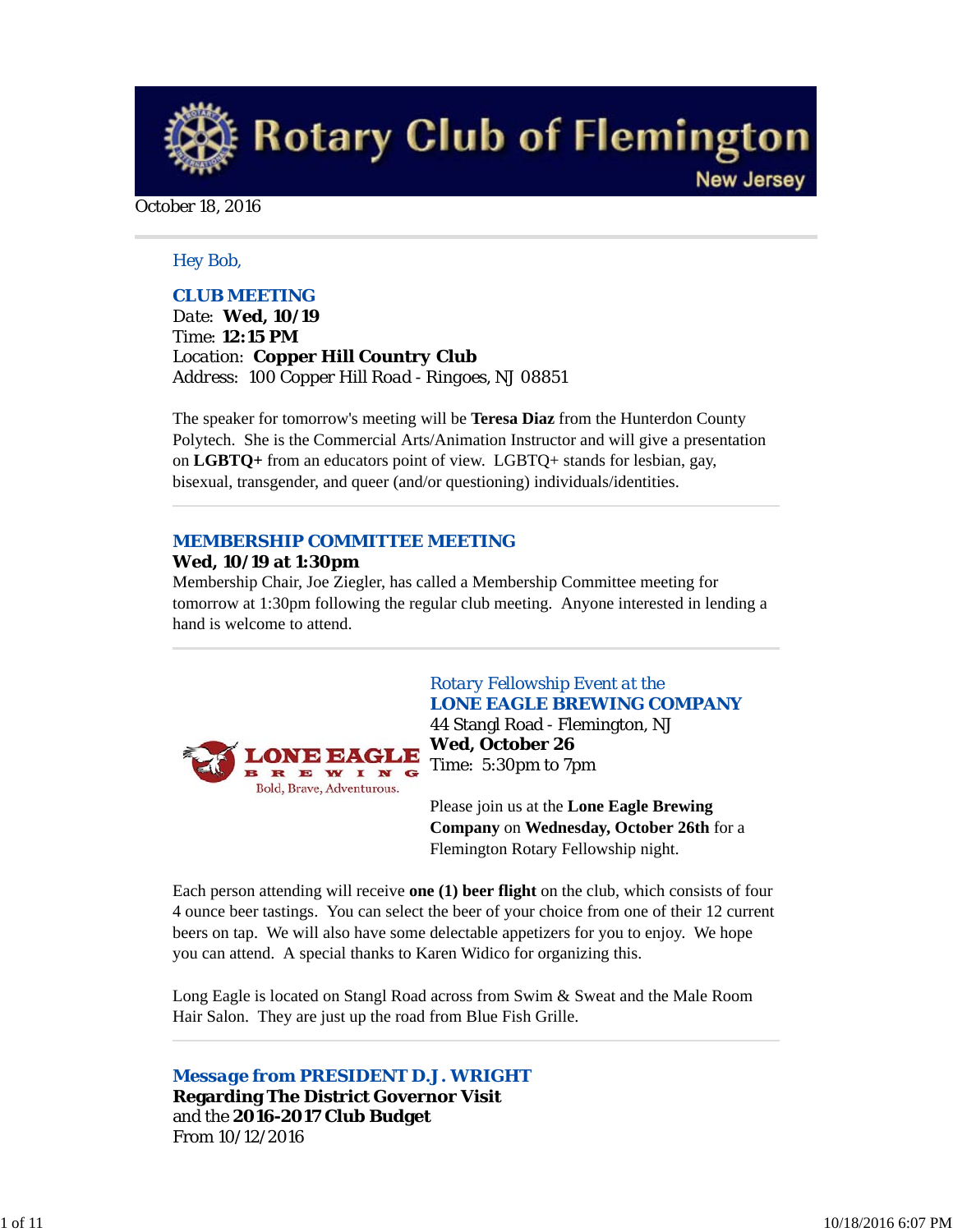I hope this message finds all of you reading this doing well! Please note that tomorrow District Governor's visit was rescheduled for Wednesday, 11/2. We would like all members to attend to show their support for all the endeavors that our District and our Club are doing. This is a great opportunity to have many of your questions about how district interacts with Rotary International as well as with us, locally, on the club level.

The Board had also pledged to get copies of the budget to the entire club. Hard copies were distributed to board members at the 10/12/2016 club meeting. This year the Board has had to make some hard decisions and cuts which are necessary to attain a balanced budget. We can no longer keep running in the red. The Board has given much thought and applied the reductions across the entire budget. However, mindful that this is OUR club, we wanted to give ample opportunity for members to voice their concerns, if any, and hopefully we can use this as a way to create some new methods of raising revenue.

We are taking this process very seriously and want input from all members, so please do not hesitate to send an e-mail or voice your opinion.

Our focus is also on creating a  $501(c)3$  entity to help with donations being fully tax-deductible as well as reigniting fellowship as a means to bring us closer as a club and also to help create an environment where we can continue to serve the local and global communities for many, many more years! As I have and will continue to say, this is OUR club and will only be successful if everyone gets involved on some level. We have seen, as most service organizations have, a reduction of membership over the last several years, mostly because "life" has become hard for many to commit both their time and finances. Being mindful of that, I know that the Rotary Club of Flemington is still going strong and can continue to grow and do wonderful things. It just will take getting "back to the basics" and remembering why we are all Rotarians and especially, how the Rotary Club of Flemington is truly a family.

I am looking forward to seeing our club continue to prosper by returning to the roots of why it was formed in the first place: service above self.

Yours in service and fellowship,

D.J. Wright President



#### *13th Annual HOMES of HOPE DINNER*

**Wed, October 19, 2016** (6 to 9 pm) Hotel Somerset-Bridgewater 110 Davidson Avenue - Somerset, NJ Cost: **\$60 per Person**

**Click Here** to download a flyer for the upcoming 13th Annual Homes of Hope dinner being held at the Hotel Somerset-Bridgewater. There will be a

cocktail hour (cash bar) and dinner. **Please RSVP by October 10th**.

Although the project is not over, this will be the final dinner. Come and celebrate the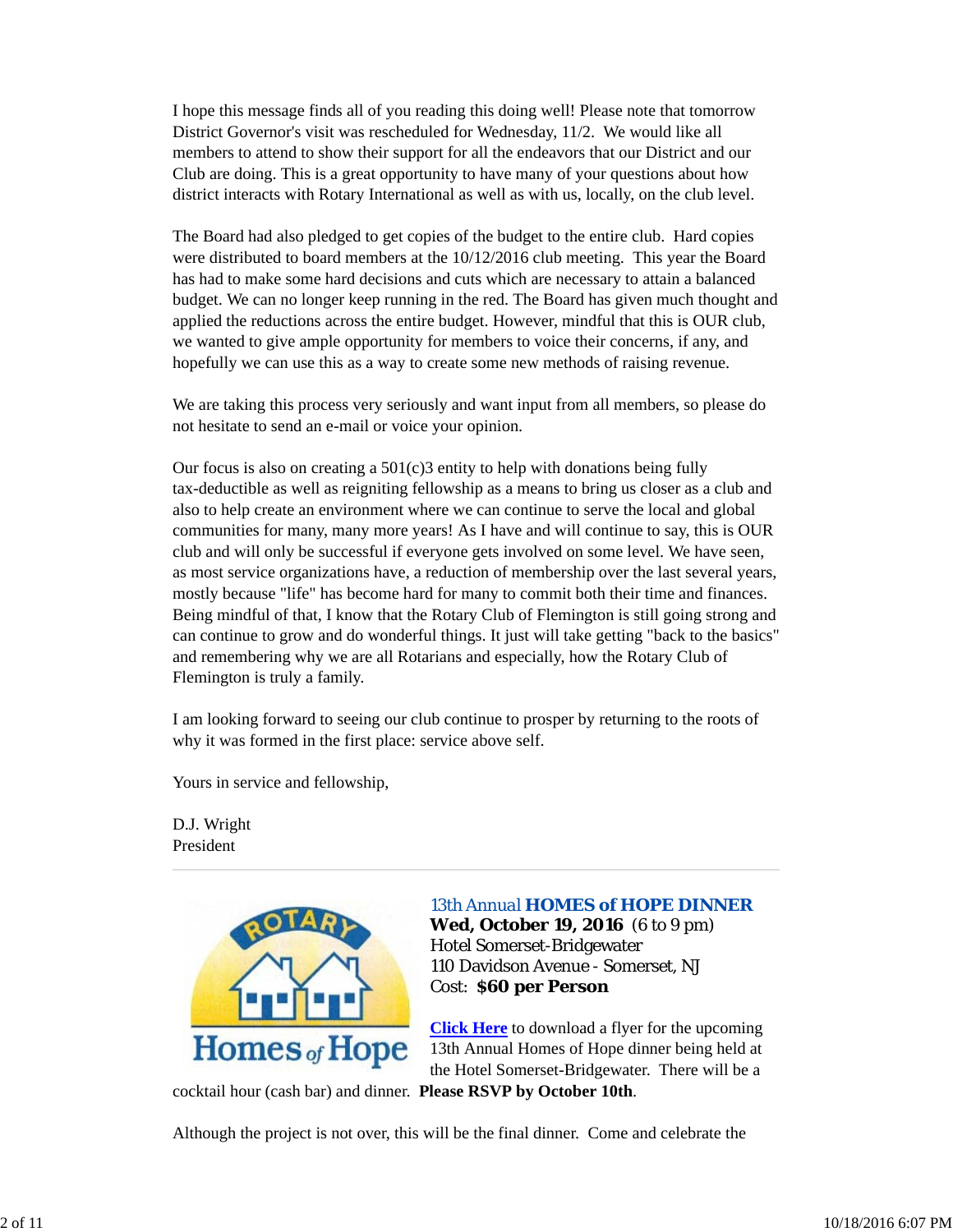difference that has been made via the project. The village in Ecuador is an ongoing success and the children are doing well. Our friends from Ecuador will also be at this dinner.

If you are able to attend, please let President D.J. know. Click Here to generate an email to D.J.

## *BOY SCOUTS of AMERICA*

**Honoring Alvin "Archie" Fagan as the Hunterdon County Distinguished Citizen** with Special Speaking Engagement by Donald Mann **Thursday, October 20 6:00 PM Registration & 7:00 PM Program** Hunterdon Central Regional High School - Little Theater

The Washington Crossing Council of the Boy Scouts of America will be honoring Archie Fagan of Flemington ShopRite fame. A special guest will include Don Mann, former US Navy SEAL Team Six Commando, CIA Operative. Tickets are \$25 per person.

**Click Here** to download a PDF of the flyer complete with sign-up information.



**42nd Annual PANCAKE DAY plus COSTUME CONTEST**  *and Halloween High School* Date: **Sat, October 29, 2016** Time: **7am** to **12noon** Hunterdon Central Regional H.S. 29 Junction Road - Flemington, NJ

If you enjoy a great family event and lots of delicious pancakes, then plan to attend

Flemington Rotary's **42nd Annual Pancake Day plus Costume Contest & Halloween High School** on Saturday, October 29. Doors open at **7am** and close at **12noon**.

This annual event will take place at the Commons at Hunterdon Central Regional High School in Raritan Township. The Commons is near Hunterdon Central's field house, at 29 Junction Road, in Flemington.

The Rotary Club of Flemington Helps the Local Community - Proceeds generated from Pancake Day provide scholarships for HCRHS & HC-Polytech graduating seniors.

**HALLOWEEN HIGH SCHOOL** - Fun for the Entire Family - Special activities will include an indoor Halloween High School from **9am** until **11am**, sponsored by Hunterdon Central. Family members of all ages are welcome to participate in the Halloween High School, including all of the activities. Note that a **Paid admission** to Pancake Day is required in order to participate in Halloween High School.



**COSTUME CONTEST** - A **Costume Contest** will be held during the Pancake Day event. The contest will begin at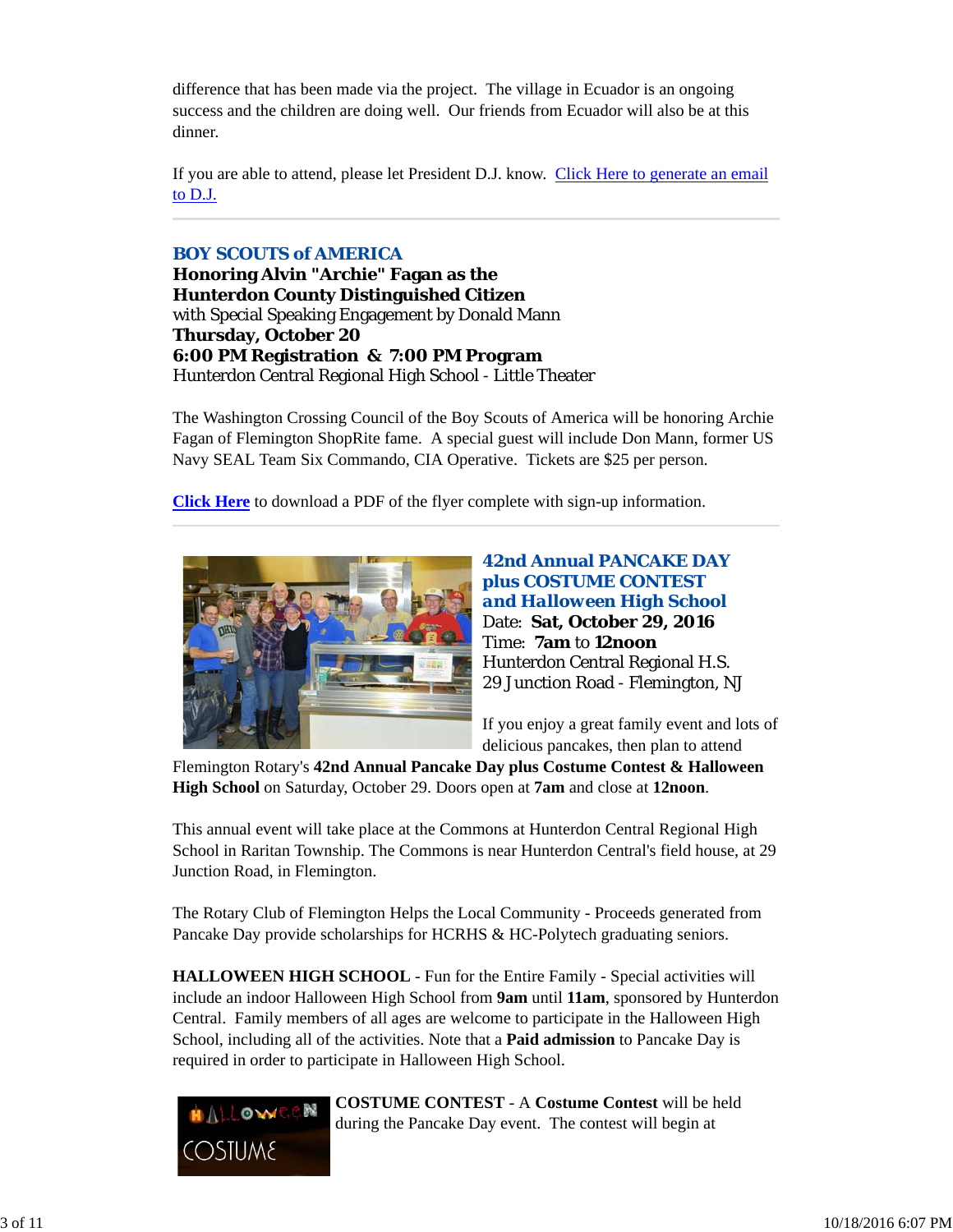

**10:30am** and is for the **Ages** of Infant to 16. **Cash Prizes** for best costumes as selected by the judges! Note that a **Paid admission** to Pancake Day is required in order to participate in the Costume Contest. The categories for the costume contest are:

- **SCARRIEST** costume.
- **SUPER HERO** costume.
- **ANIMAL** costume.
- **FUNNIEST** costume.
- **PRINCESS** costume.
- **FAMOUS PERSON** costume.

**DELICIOUS PANCAKES and more** - Rotary will have delicious Buttermilk Pancakes for all ages to enjoy from **7am** to **12noon**! And, in addition to the flapjacks, sausage, juice, coffee & tea, there will also be a bake sale. The bake sale will offer a broad selection of cookies, cakes, pies and pastries prepared by Rotary members and their families.

**EVENT TICKETS** - Pancake Day tickets are available in advance from Rotary Club of Flemington members, or at the door. Enjoy as much as you can eat  $&$  drink! This includes pancakes, sausages, butter, syrup, coffee, tea, juice and milk. Cost is only \$8.00 for adults; \$5.00 for children ages 5 - 11; Children under 5 are free. Ticket cost includes admission to the Costume Contest, any special exhibits & Halloween High School.

**OPTIONAL FOOD PANTRY DONATIONS** - We will gladly accept non-perishable food donations, which will be distributed to the local food pantries. The Rotary Club of Flemington would like to thank the generosity of the many local community businesses who help make the event possible.

For more info, goto www.FlemingtonRotaryNJ.org or contact Event Chair, Lynn Hyman at 908-304-4199 or by email at lynnjim5@verizon.net



Thanks to the **Hunterdon Healthcare System** for being our **Primary Event Sponsor**!



# *The BAKE SALE at Pancake Day* **Saturday, October 29, 2016**

Terry Martin wanted to let you know that the **BAKE SALE** will take place during our Annual Pancake Day event from 7am to 12noon on Sat, October 29 at the HCRHS Commons.

All Rotarians are requested to bring a baked item to

the event. Or if you prefer, you could donate \$10 instead and Terry Martin will gladly purchase items on your behalf.

Baked items can be dropped off on Friday night (10/28) between 6-7pm at the HCRHS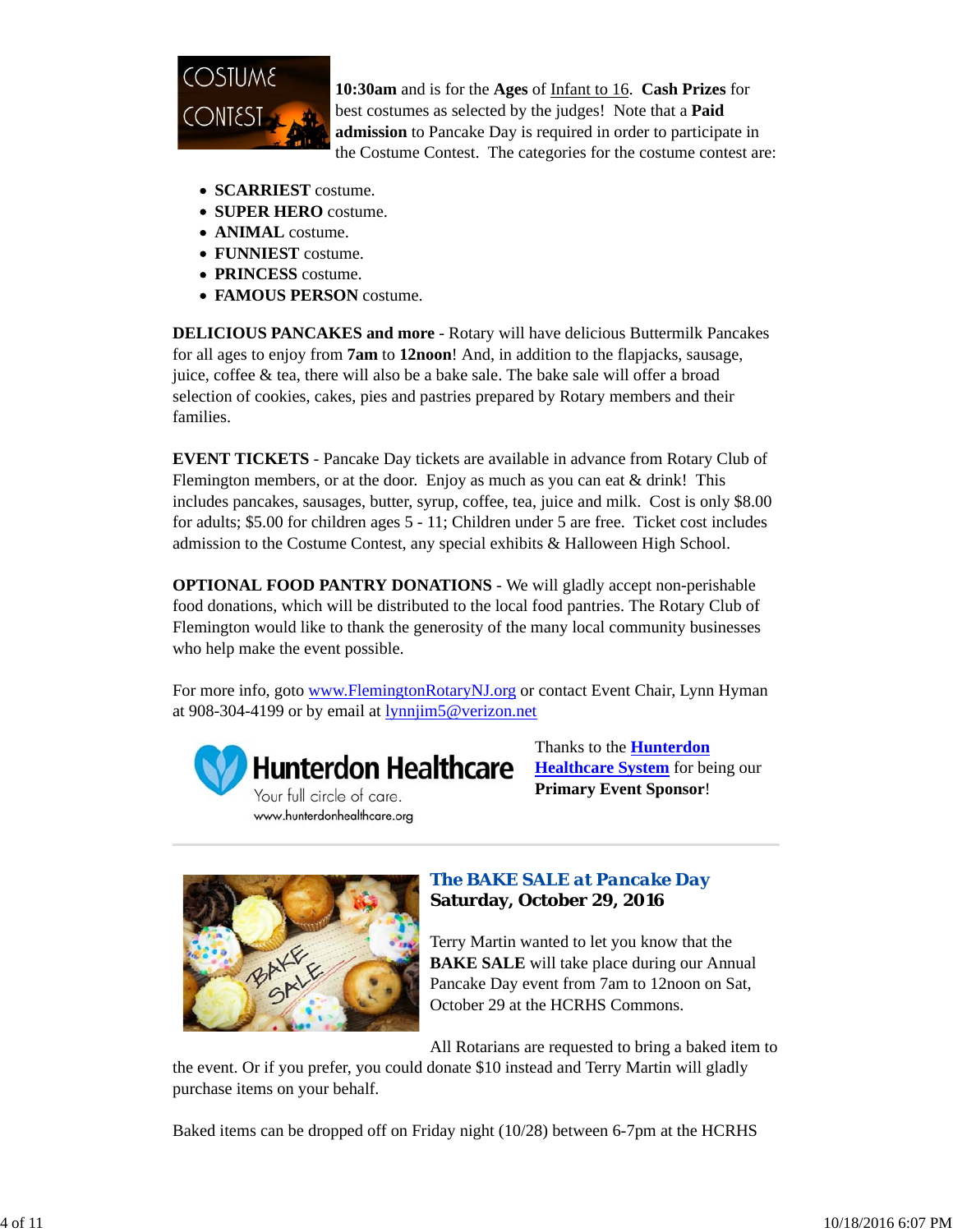Commons OR on Saturday Morning (10/29) by 7:00 am. If everyone made or donated something, we could make an extra \$300.00. Thanks in advance for your support!!! If you have any questions, please **CLICK HERE** to email Terry Martin.

## *Two (2) New Members To Be Inducted Shortly*

The Membership Committee completed the new member orientation for our two (2) newest members on Wed, 10/12/2016. Their official inductions will be scheduled for an upcoming meeting.

# *NEW MEMBER* **Johanna S. Ruberto**

The club has approved **Johanna Ruberto** for membership in the Rotary Club of Flemington. Johanna was proposed by Joe Ziegler. She will have the classification of "**High School Administration**". Johanna is the Superintendent for the Hunterdon Central Regional High School. She also resides here in Flemington, NJ.

-----

## *NEW MEMBER* **Allan Steven Vera**

The club has approved **Allan Steven Vera** for membership in the Rotary Club of Flemington. Allan was proposed by Joe Ziegler. He will have the classification of "**Investment Advisor**". Allan is a Financial Advisor with Taranto & Associates located on Route 31 in Lebanon, NJ. Allan and his family live in Clinton, NJ. He was born in Ecuador and moved to Bernardsville, NJ in 1992. He graduated from Rutgers University in 2006 and received a masters degree from College of Saint Elizabeth in 2008. He was a soccer coach for 15 years and a teacher for 5 years in NJ. He taught 5th grade as well as kindergarten. He is a former member of the Rotary Club of Bernardsville, NJ.



# *The Flemington Rotary MEMBER DIRECTORY Is Updated on the Website*

A PDF copy of the Club Directory kept on the club website, located on the password protected "**Members Only**" page. To access this, simply goto **www.FlemingtonRotaryNJ.org** and click on "Members

Only" in the upper left. The page is password protected. If you do not have the password, simply email us and request it.

If you see any updates that need to be made (a change of address, email, phone number, something is not listed correctly, etc.), please email Sandy Clark and request any changes to be made. **Click Here** to generate an email to Sandy.



*SPEAKERS & PROGRAMS BEING SOUGHT*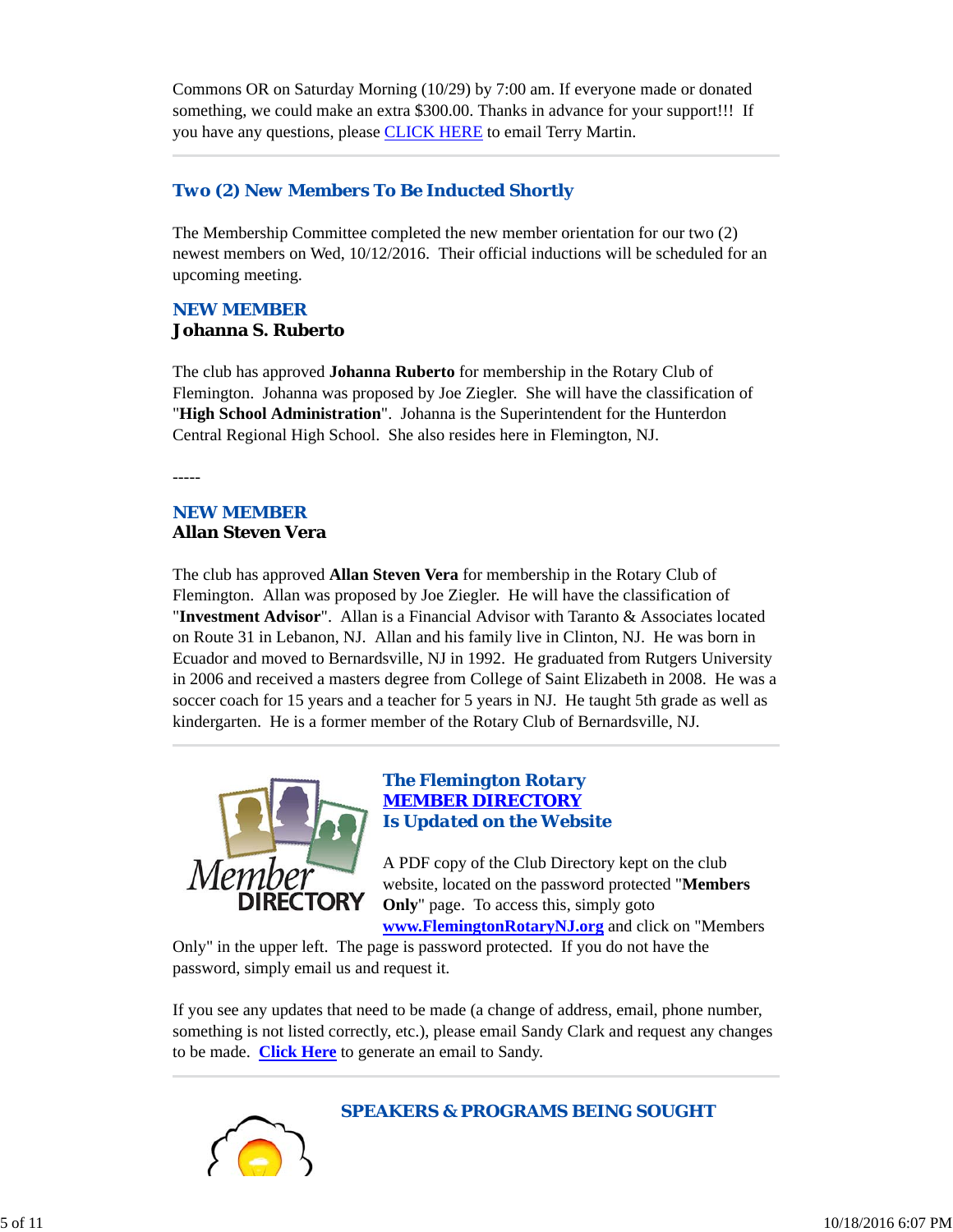

Mick Schaible is looking for some ideas for upcoming meeting programs and speakers. If you have any leads, please pass them onto Mick, who will follow-up to schedule the speaker.

**Click here** to generate an email directly to Mick.



As you know, the Rotary Club of Flemington is a member of the H.C. Chamber of Commerce. This enables all Rotarians the ability to attend a Chamber function as a "member". If someone asks you what your business is, you would explain that you are a member representing the Rotary Club of Flemington. **Click Here** to visit the Chamber website for a listing of upcoming events.



*Jersey Talk Radio - Internet Radio "THE ROTARY HOUR"* **Tuesdays** from **5pm to 6pm**

PDG Megan Jones-Holt is the host of "The Rotary Hour" on the "Jersey Talk Radio" internet radio station. She is always looking for guests to have on the show. If you are intersted, please get in touch with Megan at (908)894-4590 or **mjonesholt@gmail.com**.

**Click Here** to listen to the Internet Radio station from your PC, smart phone, mobile device, etc.

# *ROTARY DISTRICT 7510 NEWS*

**Click Here** to read the current news from our Rotary District 7510.

# *UPCOMING DATES TO NOTE:*

Wed, 10/19: Teresa Diaz, Hunterdon County Polytech Commercial Arts/Animation Instructor, will give a presentation on LGBTQ+ from an educators point of view. LGBTQ+ stands for lesbian, gay, bisexual, transgender, and queer (and/or questioning) individuals/identities.

Wed,  $10/26$ : Bob Newland - Foster Home in Africa (screen & projector required for presentation)

Wed, 11/02: Re-scheduled District Governor Official Visit (DG Charles Minton) Wed, 11/09: Daniel Shungu, Executive Director of United Front Against Riverblindness (UFAR), to speak about the Tropical Disease: Riverblindness Wed,  $11/16$ : Jeff Harrison regarding his Trip to Haiti with Tabasamu, the group providing dental education to children and teachers. As much time as possible requested. Wed, 11/23: Open Wed, 11/30: Open

**Next RCOF Board Meeting**: Tues, 10/11/2016. (Held bi-monthly).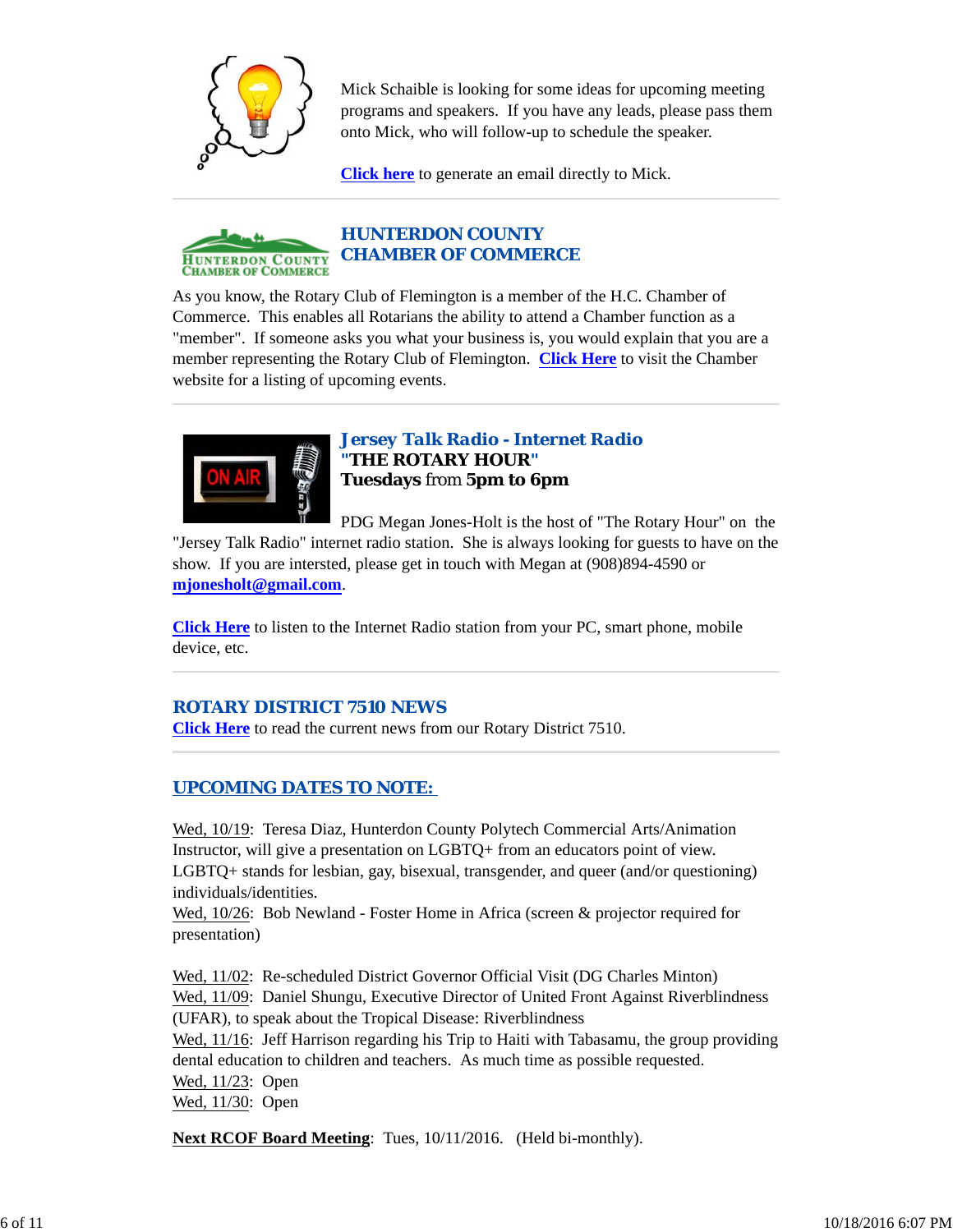**Next Membership Meeting**: Wed, 10/19/2016 at 1:30 PM (Usually the 2<sup>nd</sup> Wed).

## **Upcoming RCOF Club Events, Fundraisers, Fellowship Events, Etc**.:

Sat, 10/29: **Pancake Day, Halloween High School & Costume Contest** Fri, 12/2: Main Street Flemington Christmas Tree Lighting

#### **Rotary District 7510 Events & Functions:**

Wed, 10/5: NJ State Vocational Assembly Mon, 11/14: Eat, Drink & Share at 6:00pm (The Pines Manor, Route 27 & Talmadge Road - Edison, NJ) 3/2/17: President-Elect Training Seminar (PETS 1) 3/23 to 3/25/17: President-Elect Training Seminar (PETS 2) 5/5 to 5/7/17: District Conference at the Shawnee Inn 6/10 to 6/14/17: Rotary International Convention in Atlanta, Georgia

## *COMMITTEE LIST:*

**Click Here** to download the listing of all current Club Committee's and its members.

## *"MEMBERS ONLY" WEBSITE:*

## **Click Here for the Members Only section of the website to find:**

- 1) The "Membership Proposal Form" to propose a new member.
- 2) New Member Information.
- 3) An Online Copy of the Club Membership Directory.
- 4) A Link to All Photos Albums of the Club.

#### *ROTARY WEBSITE LINKS:*

Rotary International: **www.Rotary.org** Rotary District 7510: **www.RotaryNJ.org**

#### *NEARBY ROTARY CLUB MEETINGS:*

As A Rotarian, you are Welcome to attend a Rotary Club meeting anywhere in the world. Click here for the Rotary Club Locator App. Or see below for some local meetings:

#### Mondays

**Lambertville/New Hope** (6:30 pm) - Lambertville Station Restaurant; 11 Bridge Street, Lambertville NJ 08530

**Piscataway** (12:15 pm) - Radisson Hotel; 21 Kingsbridge Road, Piscataway, NJ 08854

## Tuesdays

**Whitehouse** (12:15 pm) - Max's 22; 456 Route 22 West, Whitehouse Station, NJ 08889 **Princeton** (12:15 pm) - The Nassau Club; 6 Mercer Street, Princeton, NJ 08540 **Bridgewater-Bound Brook** (12:15 pm) - Arbor Glenn; 100 Monroe St, Bridgewater 08807

#### Wednesdays

**Branchburg Township** (7:30 am): Stoney Brook Grille; 1285 Route 28, North Branch, NJ 08876

**Flemington** (12:15pm): Copper Hill Country Club; 100 Copper Hill Road, Ringoes, NJ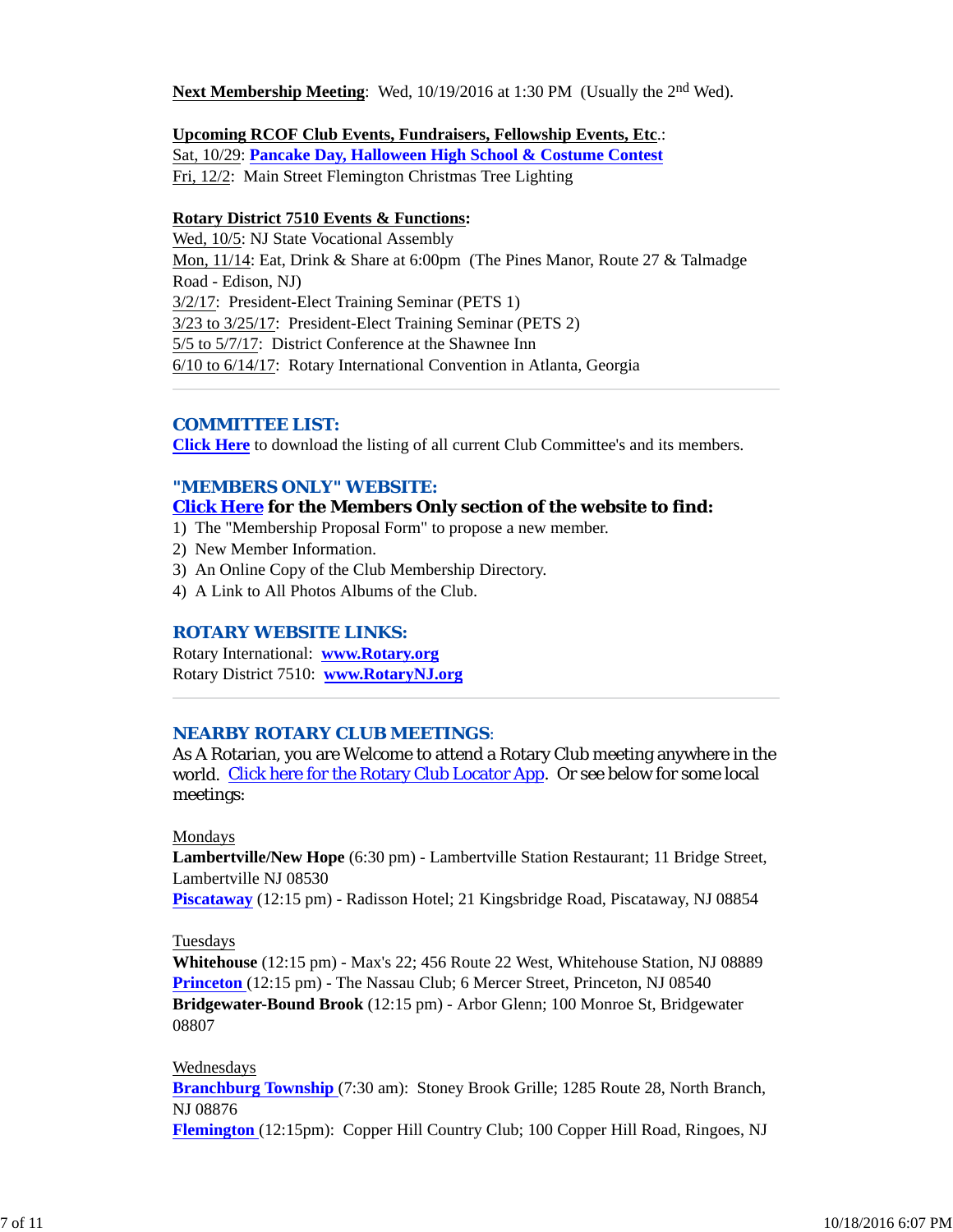## 08851

**Hillsborough Township** (6:15 pm): Pheasant's Landing; 311 Amwell Road (Rt. 514), Hillsborough, NJ 08844

## **Thursdays**

**Clinton Sunrise** (7:30 am): Clinton Fire Department; New Street, Clinton, NJ 08809 **Somerville/Bridgewater** (12:15 pm): Bridgewater Manor; 1251 US Highway 202/206, Bridgewater, NJ 08807

**Trenton** (12:15 pm): Freddie's Tavern; 12 Railroad Avenue, West Trenton, NJ 08628

# Fridays

**North Hunterdon** (12:15 pm): Beaver Brook County Club; 25 County Club Drive, Annandale, NJ 08801 **Princeton Corridor** (12:15pm): Hyatt Regency; 102 Carnegie Center, Rt. 1 North,

Princeton, NJ 08540

## eClub

**Rotary eClub of Hunterdon Horizon**: View website for meetings or online makeups.

# RI President's Call for Action in **2016-2017**: **"Rotary Serving Humanity"**

# **Rotary Club of Flemington - Our 93rd Year**

Founded October 3, 1923 \* Charter #1529 \* District 7510

| Club President                           | <b>Daniel James "D.J." Wright</b>                 |  |
|------------------------------------------|---------------------------------------------------|--|
| President-Elect                          | <b>Kim Metz</b>                                   |  |
| Secretary                                | <b>Karen Widico</b>                               |  |
| Treasurer, General                       | <b>Bob Newland</b>                                |  |
| Treasurer, Lunch                         | <b>Lynn Hyman</b>                                 |  |
| <b>Board Member</b>                      | <b>Mick Schaible</b> (immediate Past-President)   |  |
| <b>Board Member</b>                      | <b>Sandy Clark</b>                                |  |
| <b>Board Member</b>                      | <b>Joe Ziegler</b>                                |  |
| Sergeant-at-Arms                         | <b>Ken Skowronek</b>                              |  |
| R.I. President                           | <b>John F. Germ</b> (Chattanooga, Tennessee, USA) |  |
| District Governor (DG)                   | <b>Charles Minton</b> (Union, NJ)                 |  |
| District Governor Elect (DGE)            | <b>Bob Zeglarski</b> (Roselle-Rosselle Park)      |  |
| District Governor Nomimee (DGN)          | John Shockley (Hillsborough)                      |  |
| <b>Assistant District Governor (ADG)</b> | <b>Albert Varga</b> (Lambertville-New Hope)       |  |
|                                          |                                                   |  |

Club Meetings: **Wednesday, 12:15 pm, Copper Hill Country Club** 100 Copper Hill Road, Ringoes 08551

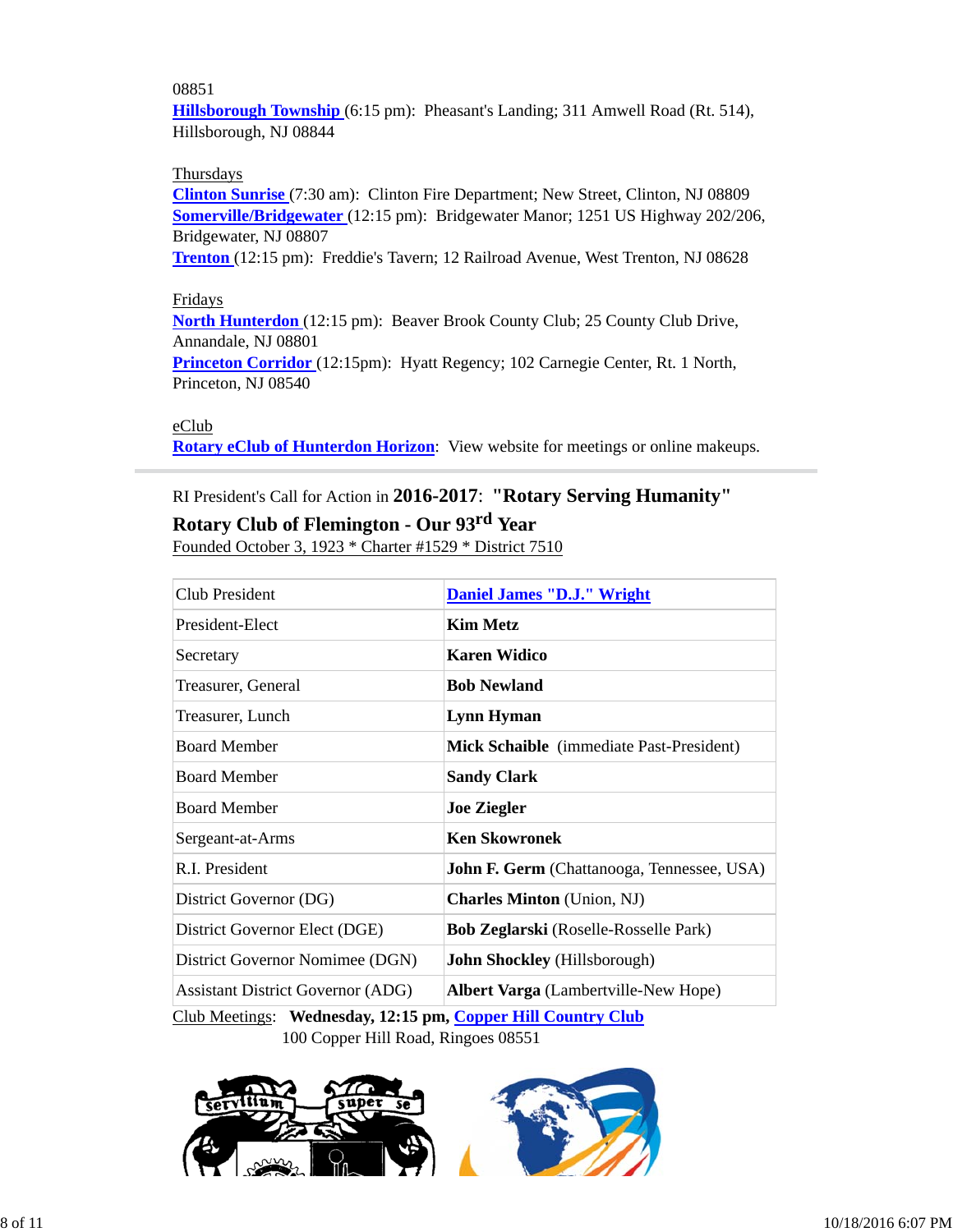

*MISSION STATEMENT*: The mission of Rotary International is to assist and guide Rotarians and Rotary clubs to accomplish the Object of Rotary to ensure Rotary's continuing relevance and to help build a better world, emphasizing service activities by individuals and groups that enhance the quality of life and human dignity, encouraging high ethical standards, and creating greater understanding among all people to advance the search for peace in the world.

**THE OBJECT OF ROTARY:** The object of Rotary is to encourage and foster the ideal of service as a basis of worthy enterprise and, in particular, to encourage and foster:

**1st**: The development of acquaintance as an opportunity for service;

**2nd**: High ethical standards in business and professions, the recognition of the worthiness of all useful occupations, and the dignifying of each Rotarian's occupation as an opportunity to serve society;

**3rd**: The application of the ideal of service in each Rotarian's personal, business and community life;

**4th**: The advancement of international understanding, goodwill, and peace through a world fellowship of business and professional persons united in the ideal of service.

**THE 4-WAY TEST:** "Of the things we think, say or do:

- **1st**: Is it the Truth?
- 2<sup>nd</sup>: Is it Fair to all concerned?
- **3rd**: Will it build goodwill and better friendships?
- **4th**: Will it be beneficial to all concerned?"

## *ROTARY's AVENUE'S OF SERVICE*:

**1)** Through **Club Service**, we have fun, build lasting friendships, and make sure that our club runs well.

**2)** Through **Vocational Service**, we volunteer our professional skills to serve others and promote integrity in everything we do.

**3)** Through **Community Service**, we address local needs and work with our community to bring lasting improvements.

**4)** Through **International Service**, we meet humanitarian needs around the globe and promote world understanding and peace.

**5)** Through **Youth Service**, we work with young people to help them become the next generation of leaders, visionaries, and peacemakers.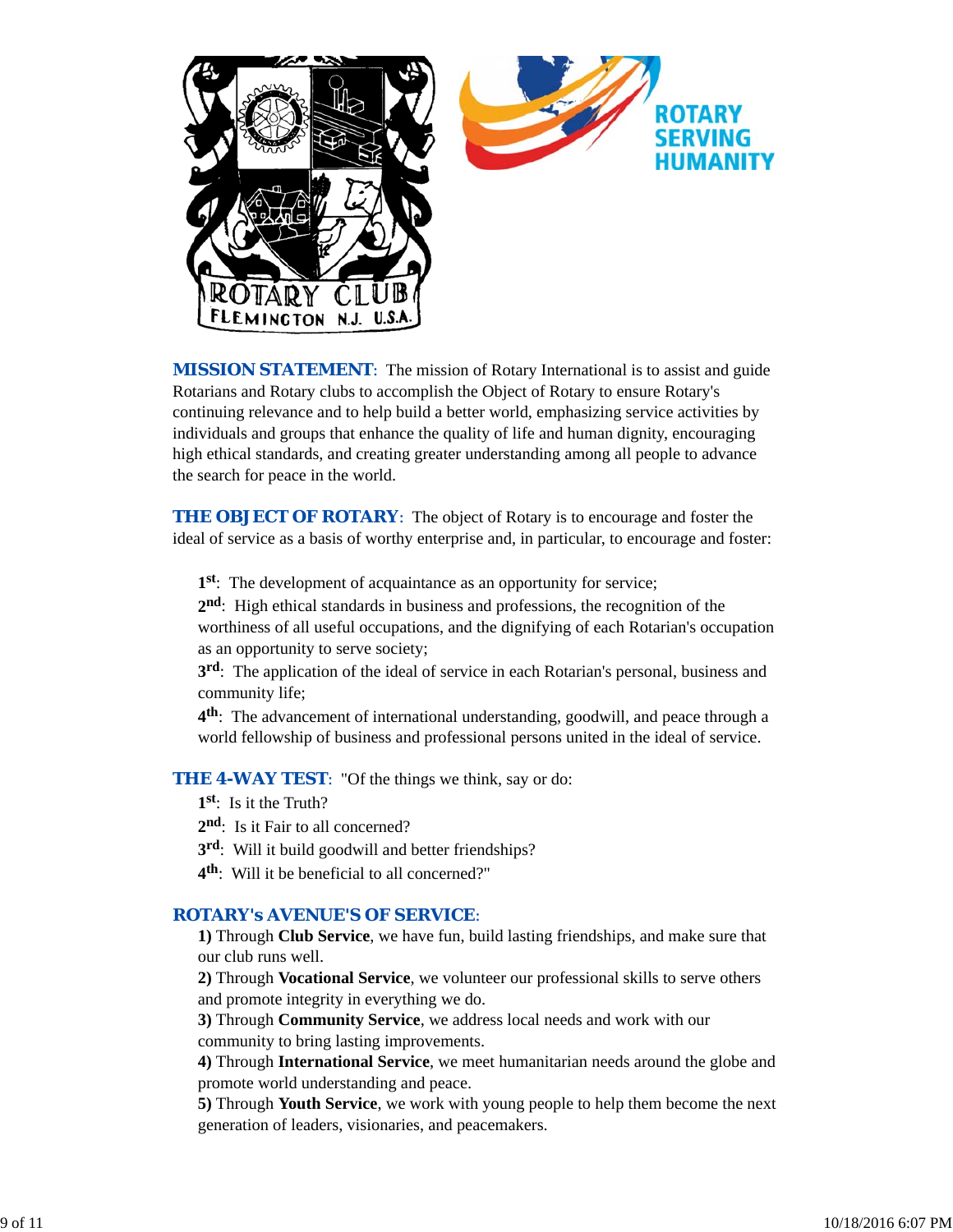# **2016-2017 CLUB MEMBER ROSTER Rotary Club of Flemington, NJ** Current Number of Members: 42

| Rotarian                          | <b>Member Since</b> | <b>Classification</b>             |
|-----------------------------------|---------------------|-----------------------------------|
| Black, Bruce B.                   | 2007                | <b>Health and Fitness</b>         |
| Bohler, Herbert C. (Herb)         | 1977                | <b>Specialty Advertising</b>      |
| <b>Boynton, Adam</b>              | 2016                | <b>Church / Social Services</b>   |
| Chittenden, Robert L. (Bob)       | 2003                | M.E.F.P. Consulting Engineering   |
| Clark, Arthur L. (Sandy)          | 1987                | Printing                          |
| Davidson, James G. (Jim)          | 2002                | <b>Rubber Products</b>            |
| del Campo, Ann                    | 2016                | <b>Scientist &amp; Farmer</b>     |
| Ferrari, Frederick J. (Fred)      | 1964                | Orthodontia                       |
| Fisher, Charles H. (Charlie)      | 1961                | <b>Funeral Services</b>           |
| Fisher, Thomas H. (Tom)           | 2012                | Property & Casualty Insurance     |
| Harrison, Jeffrey (Jeff)          | 1996                | Psychotherapy                     |
| <b>Goldsmith, Cheryl</b>          | 2016                | <b>Realtor</b>                    |
| <b>Goodwin, Michael S.</b>        | 2016                | <b>Youth Development</b>          |
| Hyman, Lynn                       | 2010                | <b>Retail Banking</b>             |
| Kamnitsis, Christopher P. (Chris) | 2001                | <b>Financial Planning</b>         |
| <b>Kritharis, Nikolaos (Nik)</b>  | 2016                | <b>Dentistry</b>                  |
| Liebross, Ira                     | 1997                | <b>Family Medicine</b>            |
| Loew, Darren                      | 2002                | Orthodontics                      |
| Martin, Teresa (Terry)            | 1993                | Solid Waste/Recycling             |
| Mazujian, Harry                   | 2004                | Clergy                            |
| McWilliams, Nancy                 | 1992                | Psychotherapy                     |
| Metz, Kim                         | 2007                | <b>Technical Education</b>        |
| Muller, George D.                 | 1964                | <b>Cut Glass Manufacturing</b>    |
| Nastasi, William (Bill)           | 1996                | <b>General Contracting</b>        |
| Newland, Robert D. (Bob)          | 1998                | Insurance                         |
| Ownes, Terry M.                   | 1987                | <b>Floor Covering</b>             |
| Phelan, Christopher J. (Chris)    | 2009                | <b>Chamber Of Commerce</b>        |
| Randolph, R. Wayne                | 1982                | <b>Veterinary Medicine</b>        |
| Rogow, Stephen S. (Steve)         | 1973                | Orthodontics                      |
| Ruberto, Johanna S.               | 2016                | <b>High School Administration</b> |
| Schaible, R. Michael (Mick)       | 1998                | <b>Appraisal Services</b>         |
| Skowronek, Kenneth J. (Ken)       | 1994                | Family Law                        |
| Sollner, Richard F. (Dick)        | 1962                | Air Transportation                |
| Stothoff, Richard H. (Dick)       | 1966                | <b>Sanitary Engineering</b>       |
| Vera, Allan S.                    | 2016                | <b>Investment Advisor</b>         |
| Widico, Karen A.                  | 1997                | <b>Public Health Services</b>     |
| Williams, Gwen                    | 1991                | Purchasing/Manufacturing          |
| Wise, Robert (Bob)                | 1992                | <b>Hospital Administration</b>    |
| Woske, Harry                      | 1977                | Cardiology                        |
| Wright, Daniel J. (D.J.)          | 2003                | <b>Funeral Services</b>           |